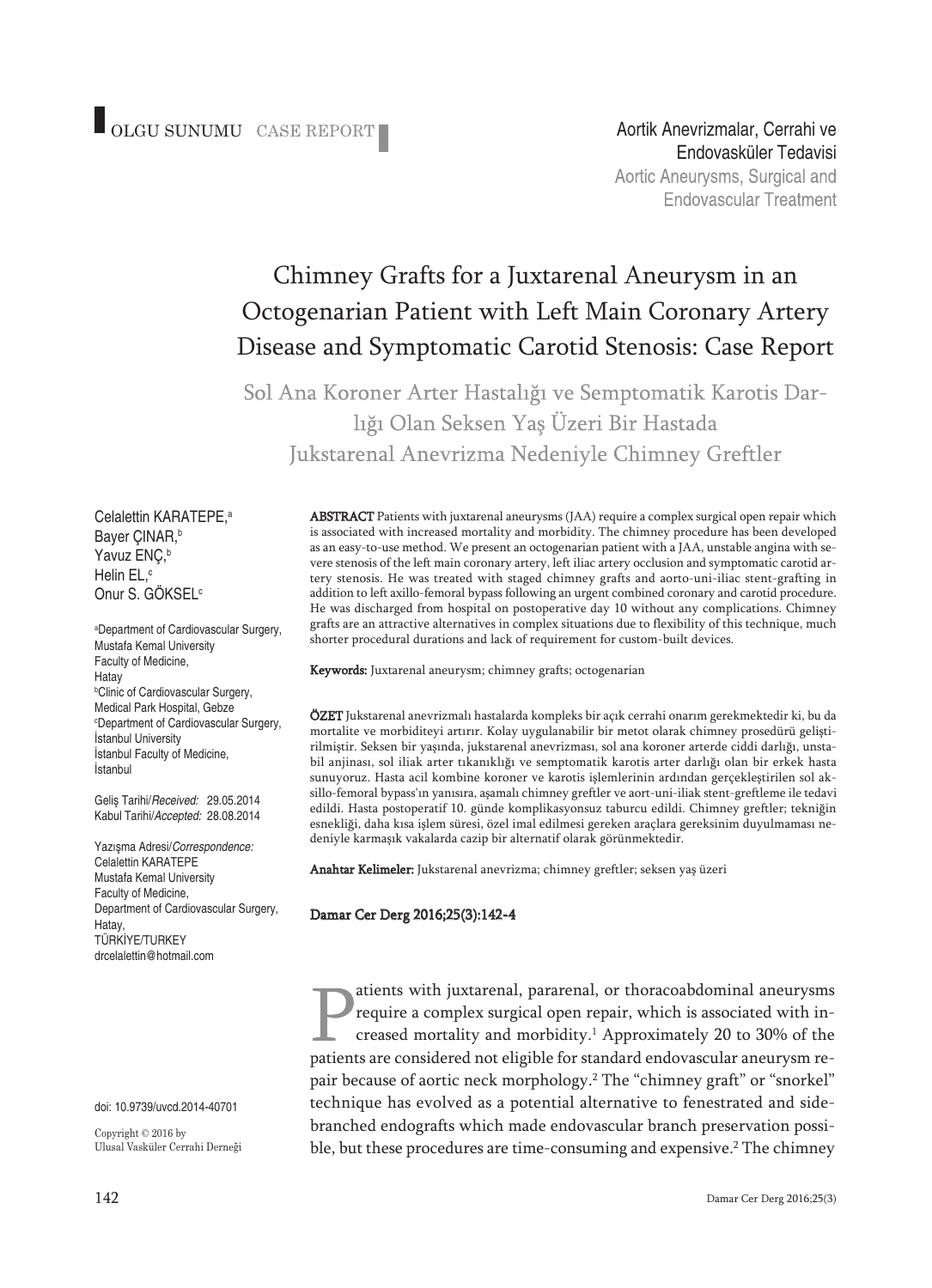procedure offers a readily available endovascular alternative for treatment in patients with complex aneurysms and challenging anatomy, particularly in those with comorbidities. We present an octogenarian patient with a juxtarenal aneurysm (JAA), unstable angina with severe stenosis of the left main coronary artery, left iliac artery occlusion and symptomatic carotid artery stenosis.

## CASE REPORT

An 81-year-old man with abdominal pain, heartburn on exertion and right hemiparesis was admitted to emergency room with a history of the cerebrovascular event 10 days ago. He had no history of dysrhythmia or cardiac valvular disease. His physical examination revealed hypertension, absence of left lower extremity pulses, audible bruit on his left carotid artery, and a pulsatile abdominal mass. Following stabilization of his medical status, he was transferred to coronary catheterization which revealed severe stenosis of the left main coronary artery, and occlusion of left common iliac artery. Following carotid Doppler ultrasound which revealed severe stenosis of the left internal carotid artery and computerized axial tomography of the abdominal aorta, he was scheduled for a staged surgical approach with endovascular repair of the 62 mm- JAA following an urgent combined coronary artery bypass and left carotid endarterectomy. In the first step, left carotid endarterectomy surgery was performed under local anesthesia. After this procedure, an urgent three-vessel coronary bypass coronary artery bypass graft (CABG) surgery was performed in the same session. Patient was followed in intensive care unit (ICU) for 24 hours after CABG operation. After ICU stay, bilateral femoral artery exploration was made for endovascular repair, and juxtarenal aortic aneurysm was repaired with chimney grafts [7 mm coveredstents (Gore® Viabahn®, W.L. Gore, Flagstaff, AZ) for bilateral renal arteries, and 36 x 12 x 16 mm aortouni-iliac Endurant TM stent graft (Medtronic, Inc., Minneapolis, MN)]. After this procedure, as the left common iliac artery was already chronically occluded, left axilo- femoral artery bypass was performed following endografting (Figure 1). <sup>3</sup> The



**FIGURE 1:** Digital substraction angiography of chimney grafts to bilateral renal arteries and aorto-uni-iliac stent-grafting **(A)**. Patent superior mesenteric artery at proximal attachment site **(B)**.

patient was discharged on day 1 following chimney grafting, and was discharged from the hospital on postoperative day 10 without any complications.

### **DISCUSSION**

Cardiac complications constitute the principal cause of early and late morbidity and mortality after the surgical treatment of abdominal aortic aneurysm (AAA). The incidence of coronary artery disease in patients with AAA ranges from 40% to 60%; a 4.4% to 22.4% of those patients further require CABG. <sup>4</sup> Reduction of cardiac mortality associated with AAA repair has been an important goal to improve surgical results of AAA repair. Furthermore, it is estimated that 50% of patients with abdominal aortic aneurysms are not candidates for endovascular repair (EVAR) with the use of the currently commercially available devices because of unfavorable anatomy. <sup>5</sup> The inherent complexity